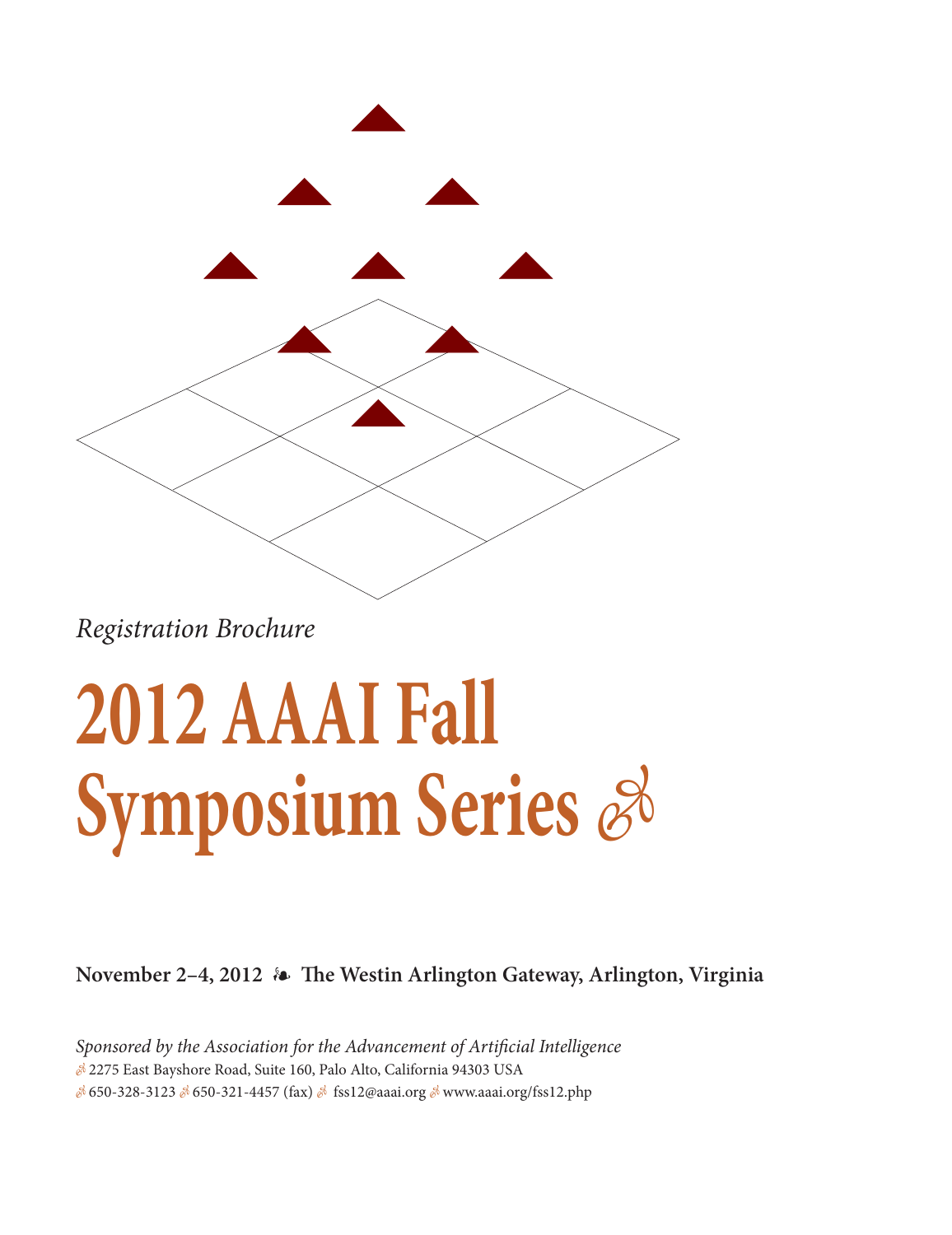### **Tentative Program Schedule**

(subject to change)

**Friday, November 2** 9:00 AM – 5:30 PM: Symposia sessions 6:00 PM – 7:00 PM: Reception

### **Saturday, November 3**

9:00 AM – 5:30 PM: Symposia sessions 6:00 PM – 7:30 PM: Plenary session

### **Sunday, November 4**

9:00 AM – 12:30 PM: Symposia sessions

Registration will be located in the Ballroom Foyer on the Second Level.



**T**he Association for the Advancement of Artificial Intelligence is pleased to present its 2012 Fall Symposium Series, to be held Friday through Sunday, November 2-4 at the Westin Arlington Gateway in Arlington, Virginia, adjacent to Washington, DC. The titles of the eight symposia in the 2012 Fall Symposia Series are: as follows:

- AI for Gerontechnology Artificial Intelligence of Humor
- Discovery Informatics: The Role of AI Research in Innovating Scientific Processes
- Human Control of Bio-Inspired Swarms
- Information Retrieval and Knowledge Discovery in Biomedical Text
- Machine Aggregation of Human Judgment
- Robots Learning Interactively from Human Teachers
- Social Networks and Social Contagion

An informal reception will be held on Friday, November 2. A general plenary session, in which the highlights of each symposium will be presented, will be held on Saturday, November 3.

Symposia will be limited to 40-60 participants each. Participation will be open to active participants as well as a limited number of interested individuals on a first-come, first-served basis. Each participant will be expected to attend a single symposium. Technical reports will be prepared and distributed in electronic format only to the participants in each symposium. To register, please fill out the registration form, and send it along with payment to:

2012 Fall Symposium Series AAAI 2275 East Bayshore Road, Suite 160 Palo Alto, CA 94303 Telephone: (650) 328-3123\* Fax: (650) 321-4457\* Email: fss12@aaai.org\*

\*Credit card orders only, please. Please note that there are security issues involved with the transmittal of credit card information over the internet. AAAI will not be held liable for any misuse of your credit card information during its transmittal to AAAI.

Online registration is also available at www.aaai.org/Symposia/Fall/fss12.php, along with this document.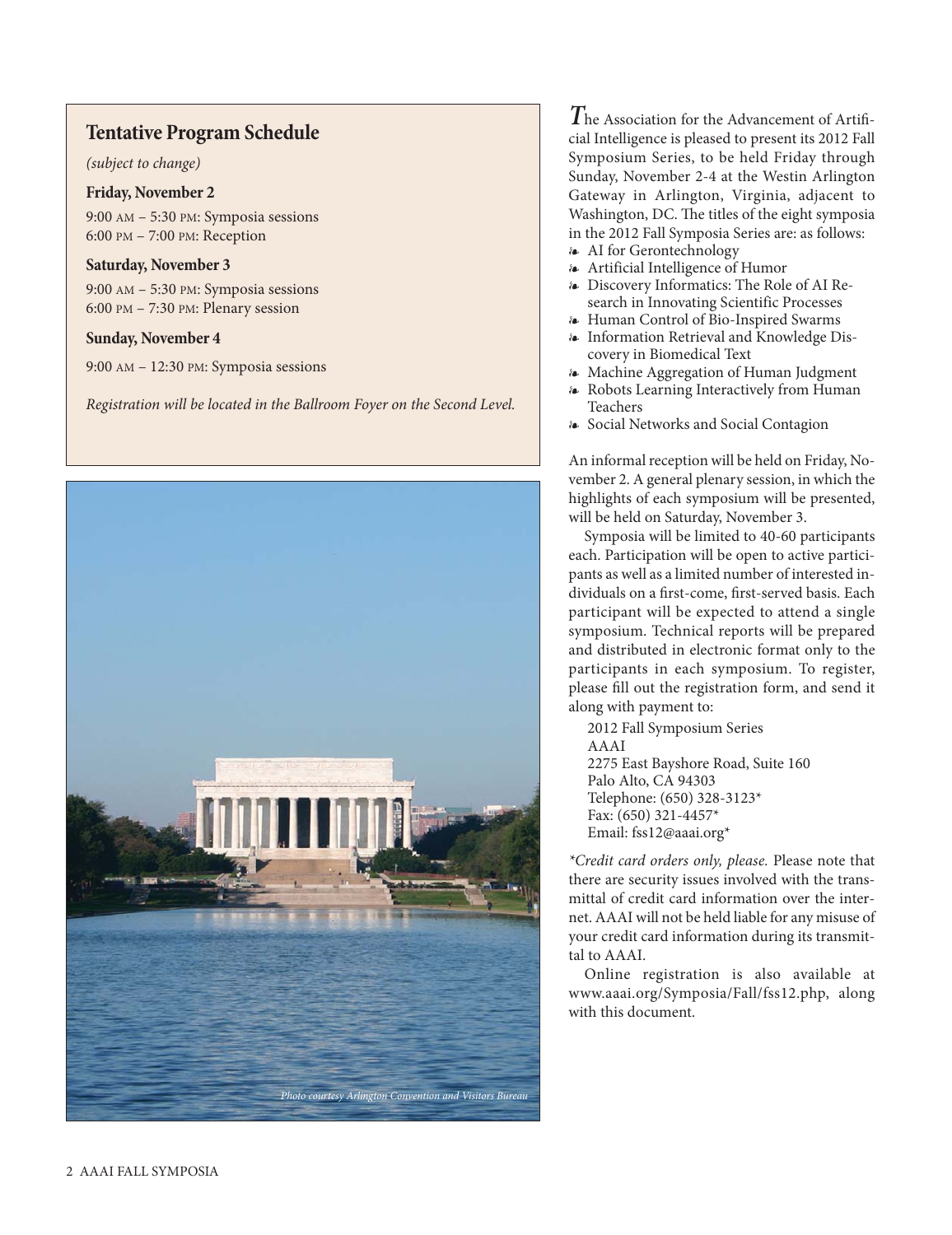The aging population, the increasing cost of formal health care, caregiver burden and the importance that older adults place on living independently in their own homes motivate the need for the development of patient–centric technologies that promote safe independent living. These patient-centric technologies need to address various aging related physical and cognitive health problems such as heart disease, diabetes, deterioration of physical function, falling, wandering, strokes, and memory problems, lack of medication adherence, cognitive decline, and loneliness. Advances in the sensor and computing technology that allow for ambient unobtrusive and continuous home monitoring have opened new vistas for the development of such technologies.

AI is central to such systems as it deals with the process of transforming raw sensor data into human interpretable abstractions and innovating new human computer interfaces for the older adults. AI can help in decision making and analyzing the sheer volume of captured data from a variety of sensing technologies for understanding the physical activities, nighttime behaviors, medication taking, socialization and ongoing physiological changes in older adults. As the availability of longitudinal data increases, we have an unprecedented opportunity to discover new early predictors of clinically significant events. This is a challenging research area that has seen increasing interest among the research community due to the need of the hour.

The goal of this symposium is to understand the role of AI in current research through presentation of case studies and work in progress research and to brainstorm novel technologies that can be innovated and improved by AI research. The symposium will bring together researchers working on various artificial intelligence aspects of gerontechnology in order to highlight the current challenges, as well as to identify the future grand challenges. Topics of discussion at the symposium include application of novel AI techniques in the following areas (but not restricted to):

- 1. Rehabilitation systems
- 2. Persuasive technology for health aging
- 3. Cognitive orthotics systems
- 4. Physiological change/anomaly detection
- 5. Socialization and emotional wellbeing in aging population
- 6. Medication adherence
- 7. Activity and behavior monitoring
- 8. Emergency situation detection
- 9. Privacy preservation
- 10.Evaluation mechanisms
- 11.Position papers on challenges faced by the caregiving and nursing community.

This symposium will feature presentations for all accepted papers. There will be invited talks and a panel discussion by experts from a variety of relevant fields.

**Organizion Committee Committee Committee Committee Constants Committee J Cook (Washington State University)**, Narayanan C Krishnan (Washington State University), Parisa Rashidi (University of Florida), Marjorie Skubic (University of Missouri-Columbia) and Alex Mihalidis (University of Toronto)

### **For More Information**

**For More Information** For more information, see the supplementary symposium web site (casas.wsu.edu/AAAIAging)



Photo courtesy Arlington Convention and Visitors Bureau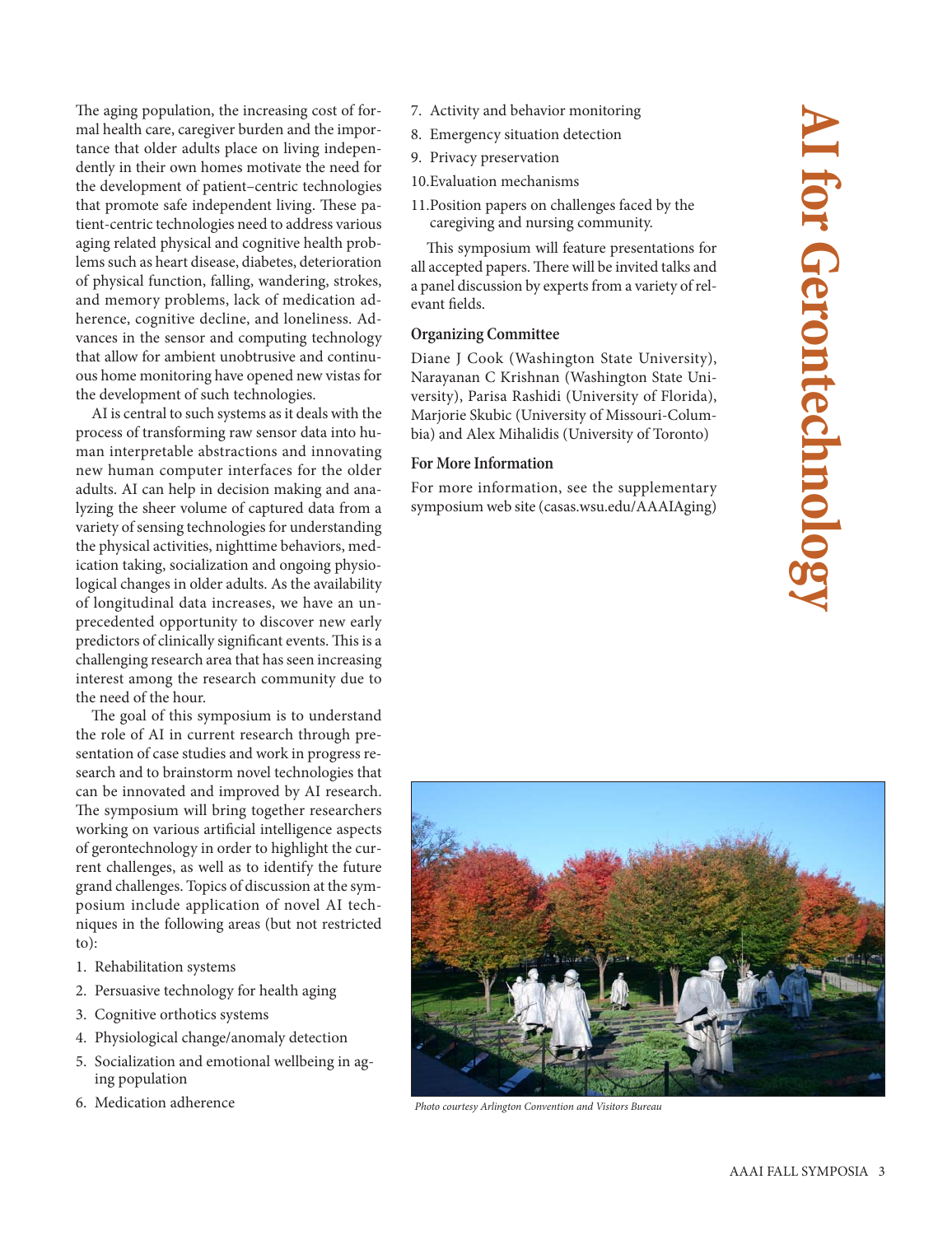Human ability to communicate is incomplete without the use of humor. The ultimate goal of the AI of Humor symposium is to advance the state of the art in developing an AI system capable of understanding jokes, comedy, and humorous situations, but we recognize that this goal is an "AI complete" problem. It will not be fully realized until every other aspect of human intelligence has been successfully implemented in AI systems. Consequently, we invited submissions from any discipline that could advance any aspect that might contribute to the goal of understanding humor. The effort is multidisciplinary in nature, and the participants from all of the contributing disciplines, viz., computational semantics, knowledge representation, computational psychology, AI theory, humanoid robotics, human-computer interface, human factors, to name just a few, are invited to participate. We also welcomed contributions on such phenomena as novelty, surprise, disruption, incongruity, and so on that might not be humorous by themselves but are important factors in humor. Similarly, papers that are not computational per se but deal with an aspect of humor that bears on its computation belong in the symposium as well.

**Topics** The topics of the symposium include (but are not limited to) humor detection and generation; semantic representation of jokes; reasoning within jokes; priming and saliency in jokes; humor preferences; humor ontology; modeling humor competence; modeling humor performance; humor in humanoid robotics; social computing with humor; (computable) sociology of humor; (computable) psychology of humor, detecting humor trends; computational humor for education; aspects of novelty, surprise, or other features that are also characteristic of humor.

### Format

**Format** The symposium will include a few invited papers, submitted research papers, and encourage the participants to suggest panels, round table discussions, minisymposia, special sessions, and so on. There will be a clear focus on discussion: in fact, to the extent possible, we will encourage the electronic circulation of invited and accepted presentations prior to the symposium, so that most of the time allotted to each paper be spent on its discussion.

**Symposium Organizing Committee** Chair: Victor Raskin, vraskin@purdue.edu, LING / CERIAS, Purdue University, 217 Recitation Hall, 656 Oval Drive, West Lafayette, Indiana 47907-2086 USA

Managing Cochair: Julia M. Taylor, jtaylor1@purdue.edu, CIT/CERIAS, Purdue University, 253 Knoy Hall, 401 N. Grant Street, West Lafayette, Indiana 47907-2021, USA

Anton Nijholt, anijholt@cs.utwente.nl, CS, University of Twente, Postbus 217, 7500 AE Enschede, The Netherlands

Willibald Ruch, w.ruch@psychologie.uzh.ch, PSYCH, University of Zurich, Department of Psychology, Personality and Assessment, Binzmühlestr. 14/7, CH-8050 Zürich, Switzerland

For more information, see the supplementary symposium web site (web.ics.purdue.edu/~taylo108/AAAI-FSS-2012)

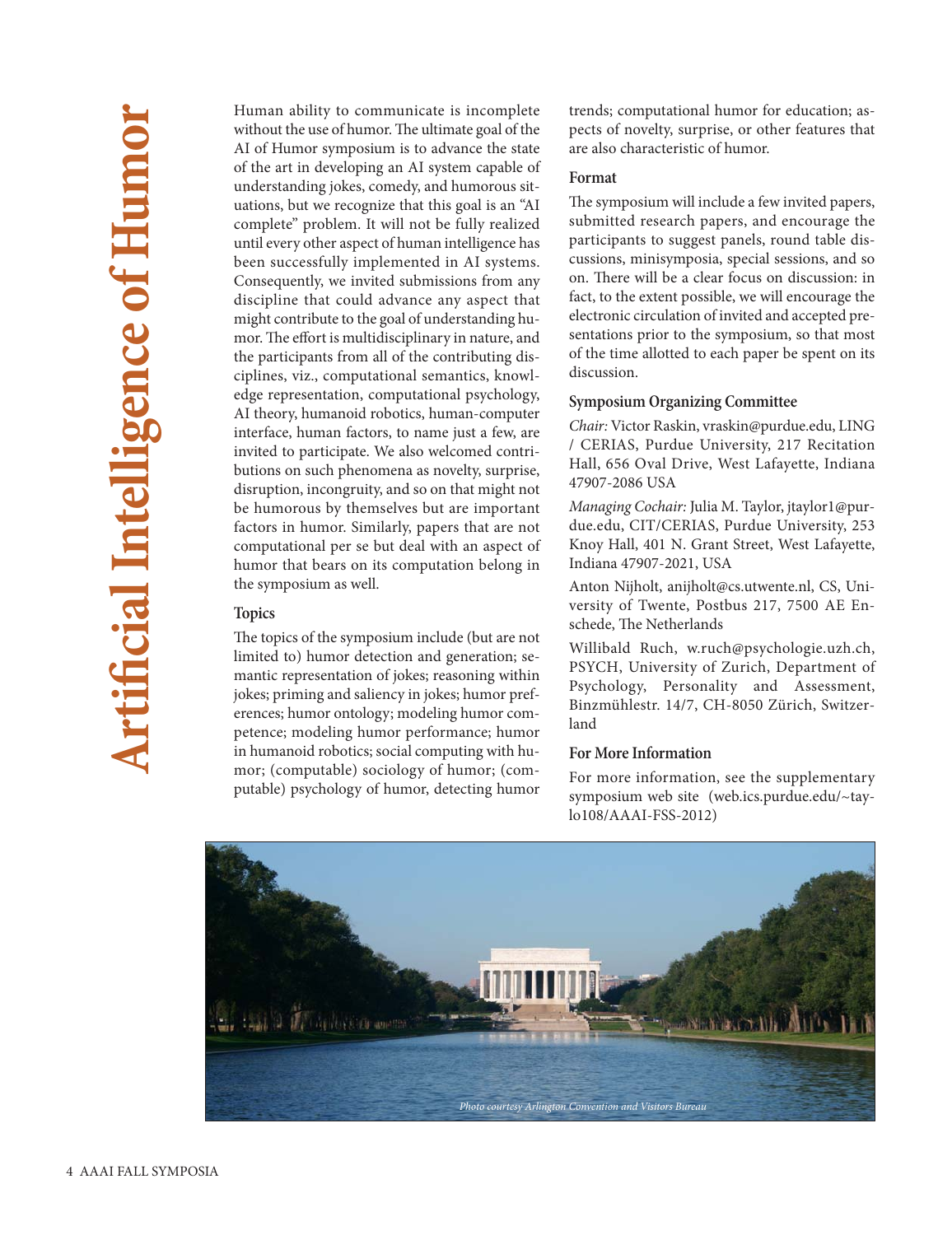Addressing the ambitious research agendas put forward by many scientific disciplines requires meeting a multitude of challenges in intelligent systems, information sciences, and human-computer interaction. Many aspects of the scientific discovery process are often largely manual and could be automated, improved, or made more efficient. Better interfaces for collaboration, visualization, and understanding would significantly improve scientific practice. Scientific data, publications, and tools could be published in open formats with appropriate semantic descriptions and metadata annotations to improve sharing and dissemination. Opportunities for broader participation in well-defined scientific tasks enable human contributors to provide large amounts of data, annotations, or complex processing results that could not otherwise be obtained. Improvements and innovations across the spectrum of scientific processes and activities will have a profound impact on the rate of scientific discoveries.

This symposium will provide a forum for researchers interested in understanding the role of AI techniques in improving or innovating scientific processes. Papers will report on success stories that illustrate the potential of future research in this field; (2) discuss lessons learned in the process of addressing challenging aspects of the scientific process; (3) analyze the impact of a particular technique in an area of science and reflect on its potential for broader applicability in other sciences; and (4) propose future concepts grounded in lessons learned and an understanding of the challenges in the scientific discovery process.

Topics of interest include but are not limited to:

- Ontologies and knowledge bases that model particular areas of scientific knowledge
- Semantic representations of metadata for all aspects of scientific processes
- Techniques for organizing scientific literature
- Workflow systems to manage complex data analysis processes
- Knowledge discovery techniques that are embedded in the context of scientific investigations
- Integrative approaches of machine learning and scientific model induction
- Automated systems for experiment design, data analysis, and hypothesis generation and refinement
- User-centered design of intelligent systems that partner with scientists to perform complex tasks
- Integrated approaches to visualizing data, models, and the connections between them to foster new insights
- Cognitive-centered design of scientist aids
- Social computing systems that let novice participants contribute to scientific tasks

**Symposium Cochairs** Will Bridewell (Stanford University), Yolanda Gil (University of Southern California), Haym Hirsh (Rutgers University), Kerstin Kleese van Dam (Pacific Northwest National Laboratory), Karsten Steinhaeuser (University of Minnesota)

For more information, see the supplementary symposium web site (discoveryinformaticsinitiative/dis2012)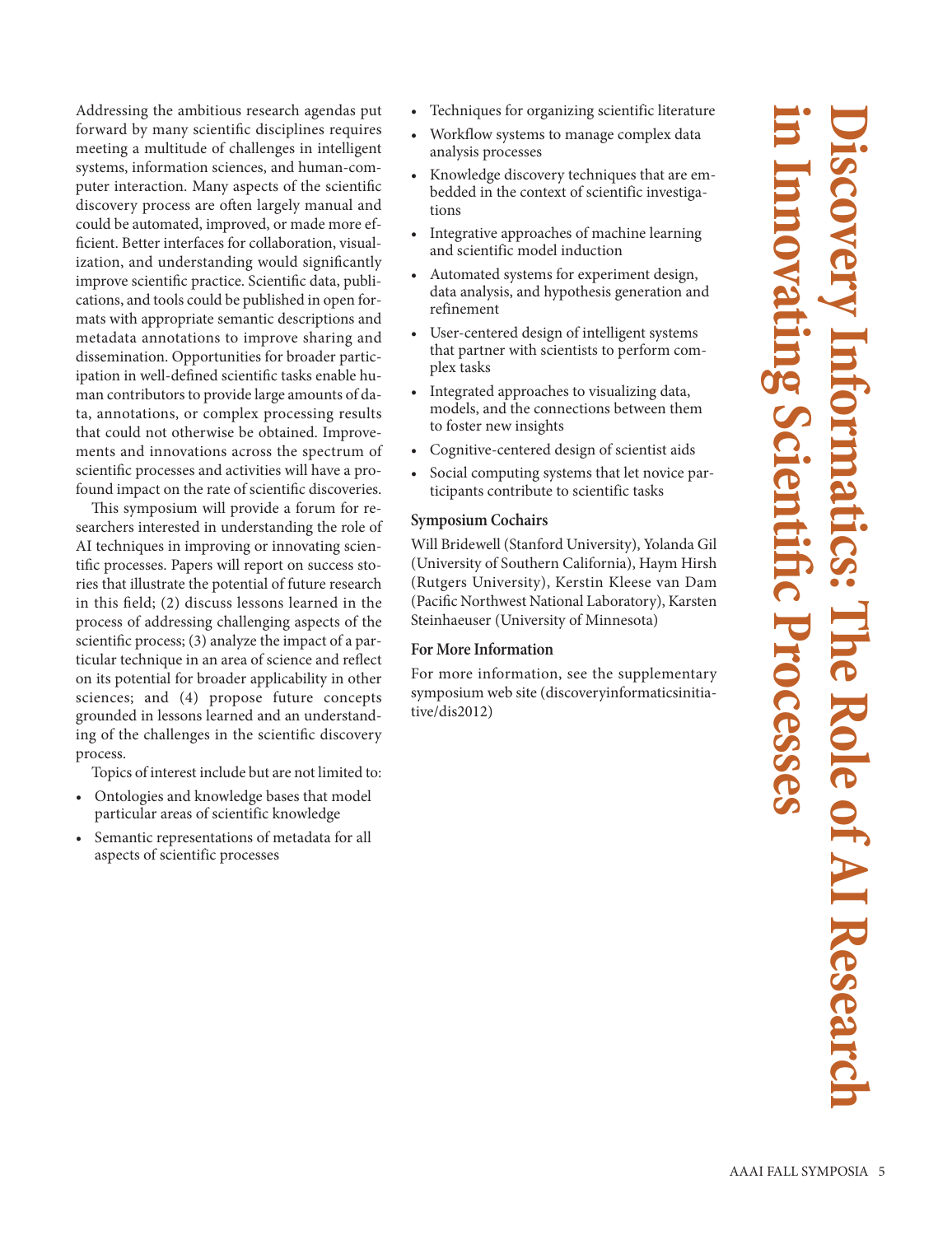Robotic systems composed of a large number of robots, often called robot swarms, are envisioned to play an increasingly important role in applications such as search, rescue, surveillance, and reconnaissance operations. Nowadays, many mobile robots that are deployed for such applications are still teleoperated by a single or multiple operators. While these platforms are individually very capable, the development of cheaper hardware allows the consideration of swarm systems composed many more robots but with each individual being far less powerful. To control such systems is a considerable challenge due to the limitations of each individual robot and the sheer number of robots that need to be coordinated to successfully complete a mission. Autonomous algorithms provide an opportunity to mitigate some of the complexity an operator faces in controlling such swarms. But it is not clear which tasks will ultimately fall to the operator and which should rather be solved by the autonomy.

### **Research Challenges**

- How can humans influence swarms following "baked‐in'' control laws?
- What are the characteristics of models of inter‐agent influence?
- What metaphors are most effective for humans (Biomemetic, physicomemetic)



- Is the human role to assist the swarm (break it out of local minima) or to direct the swarm based on things it cannot sense?
- What are the most effective mechanisms for selecting members of the swarm to be influenced?
- How can optimization for autonomy be balanced with optimization for collaboration and cooperation?
- How can controls and displays be designed to support central control of a distributed system?
- Adversary response: how to detect when a swarm has been compromised?
- How can a human infer the intent and "situation awareness" of a swarm
- Can quorum sensing be understood by a human controller?

### Format

**Format** The symposium will consist of presentations of relevant current work and position papers. We will have invited talks from leaders in the field and a panel to foster a general discussion of issues. The symposium is intended to serve as a springboard to take the research on this very important and useful problem forward.

**Organizing Committee** Michael Lewis, Michael Goodrich, Andreas Kolling, Paul Scerri, Marc Steinberg, and Katia Sycara

### **For More Information**

For more information, see the supplementary symposium web site (www.sis.pitt.edu/~mlewis/ AAAI 2012 Fall Symposium on Human Control of Swarms.htm)

The amount of biological and medical literature has grown exponentially within the last decade.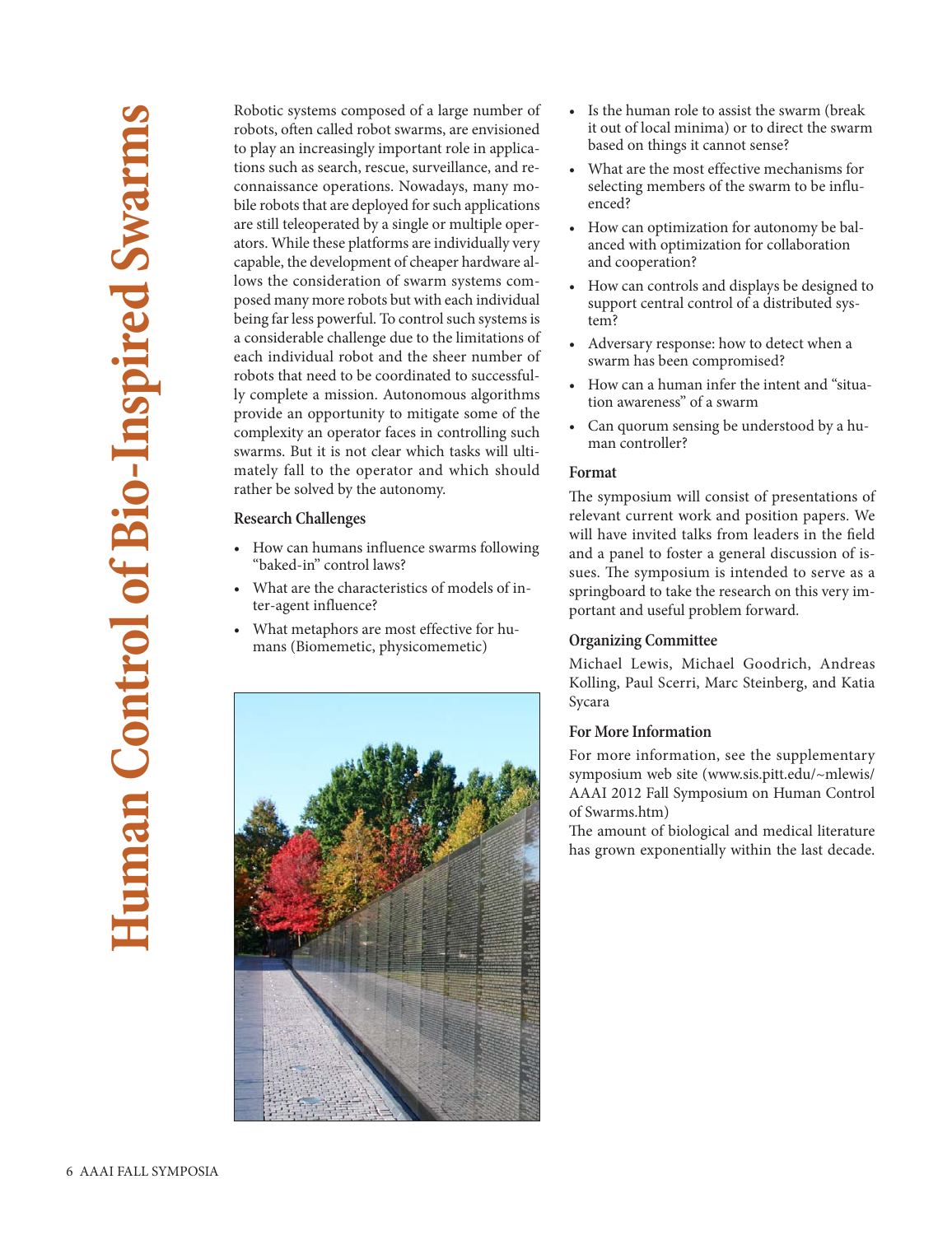This data may be in the form of journal citations in PubMed, in the form of clinical summaries in healthcare institutions or in the form of blogs and user comments that express personal opinions on the different healthcare topics such as drug adverse effects or disease treatments. This material, be it expressed by researchers, medical professionals or medical care receivers, is of significant importance in terms of the wealth of information that it possesses. However it is only valuable if efficient and reliable ways of accessing and analyzing that information are available.

The AAAI Fall Symposium on Information Retrieval and Knowledge Discovery in Biomedical Text will address current research on computational techniques for information retrieval and knowledge discovery from biomedical and clinical texts, with a focus on machine learning and natural language processing, as well as novel applications of existing techniques to the open problems in text processing in biomedical domain.

**Topics** Topics covered at the meeting will cover a spectrum of problems in biomedical text analysis, where textual resources can include semi-structured and unstructured biomedical text, clinical text, social media and any other healthcare related text media. In addition, we will host discussions that will review key problems in the field, outline the current progress and provide highlevel summaries to the state of the art methodologies. This symposium will include a mixture of invited talks, paper presentations, panels, poster sessions, and discussions. The goal of this meeting is to bring together research that contributes towards understanding and exploiting the information in biomedical text.

Lana Yeganova (National Center for Biotechnology Information, National Library of Medicine), Rezarta Islamaj Dogan (National Center for Biotechnology Information, National Library of Medicine), Vahan Grigoryan (Cloud Analytics Group, Booz Allen Hamilton), Mark Dredze (Department of Computer Science and the Human Language Technology Center of Excellence, Johns Hopkins University).

### **For More Information**

**For More Information** For more information, see the supplementary symposium web site (sites.google.com/site/2012 biomedicaltextsymposium)



Photo courtesy Arlington Convention and Visitors Bureau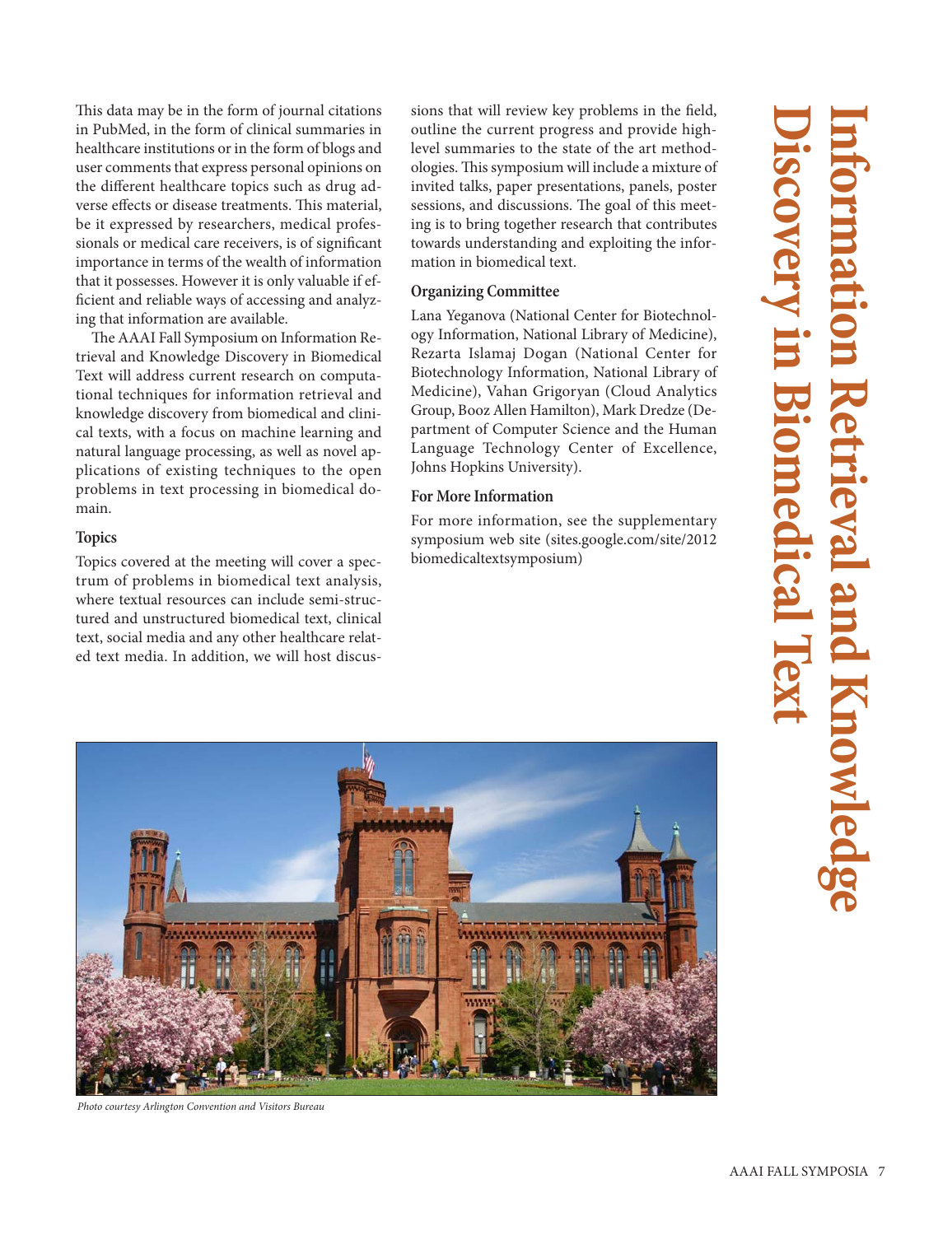The symposium on Machine Aggregation of Human Judgment focuses on combining human and machine inference. For unique events and datapoor problems, there is no substitute for human judgment. Even for data-rich problems, human input is needed to account for contextual factors. For example, textual analysis is data rich, but context and semantics often make automated parsing unusable. However, humans are notorious for underestimating the uncertainty in their forecasts and even the most expert judgments exhibit wellknown cognitive biases. The challenge is therefore to aggregate expert judgment such that it compensates for the human deficiencies.

There are fundamental theoretical reasons to expect aggregated estimates to out-perform individual forecasts. These theoretical results are borne out by a robust empirical literature demonstrating the superiority of opinion pools and prediction markets over individual forecasts, and of ensemble forecasts over those of top models. While weighted forecasts are theoretically optimal, among human experts unweighted forecasts have been hard to beat.

This symposium focuses on methods with the potential to come closer to the theoretical optimum. While a number of methods have shown promise individually, there is potential for significant advancement from combining them into structured, efficient, repeatable elicitation and aggregation protocols. Benefits of improved aggregation methods include substantial increases in the quality and reliability of expert judgments, removing misunderstanding, illuminating context dependence of forecasts, and reducing overconfidence and motivational bias in forecasts. On the other hand, there's some skepticism that statistical models can outperform experts most of the time. Machine reasoning lacks the context to know when the models no longer apply, or in cases like natural language, simply lack sufficient context to be reliable in open-world or novel problems. This symposium considers powerful hybrid techniques using humans to help aggregate computer models.

A broad range of researchers in the AI community and other application fields such as econometrics, sociology, political science, and intelligence analysis will find this symposium interesting and useful. Bringing these disciplines together to the venue also greatly facilitates the research endeavors.

### Format

**Format** In addition to oral paper presentations, we intend to provide several poster sessions for more interactions. Further, invited talks by leading researchers in the fields and/or domain experts will be arranged. We will also reserve substantial time for questions and discussions after talks.

Topics include but are not limited to the following:

- Reasoning under uncertainty
- Ensembles and aggregation
- Information fusion
- Crowdsourcing techniques and applications
- Information elicitation and presentation
- Performance evaluation: scalability and accuracy
- Prediction markets
- Collective intelligence

**Organizing Committee** Kathryn B. Laskey, Wei Sun (George Mason University), John Irvine (Draper Laboratory), Dirk B. Warnaar (Applied Research Associates, Inc.), H. Van Dyke Parunak (Jacobs Technology Inc.)

**For More Information** For more information, see the supplementary symposium web site (magg.c4i.gmu.edu)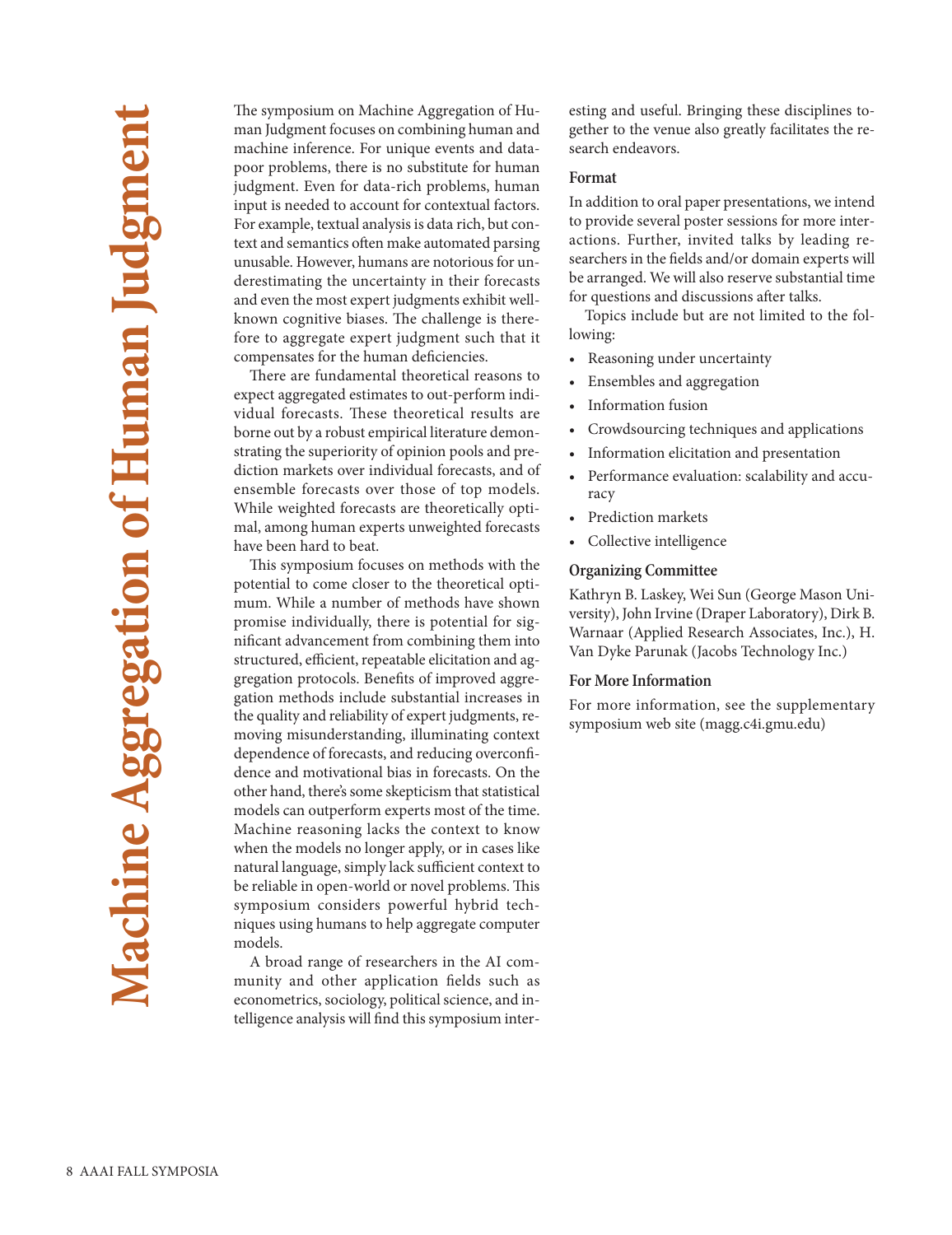To harness robots' full capabilities, human endusers should be able to customize their robots' behaviors through natural teaching methods. Due to their accessibility to non-expert users, interactive learning methods have attracted widespread attention in recent years. Endowing machines with such learning capabilities enables users to teach robots interactively and intuitively, as they would teach other humans. These natural teaching interfaces can also indirectly guide learning algorithms; for instance, via aiding feature selection, action abstraction, and natural language interpretation.

The goal of this symposium is to increase awareness and interest in interactive learning methods, and foster inter-disciplinary collaboration by bringing researchers across many disciplines together to discuss and exchange ideas on the current and potential future research directions.

**Topics**<br>We seek broad participation from researchers in the areas including, but not limited to:

- Imitation learning
- Learning from demonstration
- Developmental psychology
- Teachable agents
- Cognitive models
- Human-robot interaction
- Long-term learning through interaction
- Unimodal and multi-modal media for efficient human-robot interaction
- Caregiver modeling
- Adaptive systems
- Transfer learning
- Sliding autonomy
- Evaluation of learning systems

**Program** Most of the symposium program will consist of oral presentations and poster/interactive sessions (depending on the number of submissions). We also aim to have 2–3 plenary speakers. The symposium will additionally include organizer-led discussion sessions to exchange ideas in a less formal setting.

Cetin Mericli (chair), (cetin@cmu.edu) Carnegie Mellon University 5000 Forbes Avenue, Pittsburgh, PA 15213, USA Phone: 412-268-7663 Fax: 412-268-5576

Brenna Argall, Northwestern University, (brenna.argall@northwestern.edu), Maya Cakmak, Georgia Institute of Technology, (maya@cc.gatech.edu), W. Bradley Knox, University of Texas at Austin, (bradknox@cs.utexas.edu), Tekin Mericli, Bogazici University, Turkey, (tekin.mericli@ boun.edu.tr)

# **Steering Committee**<br>Chad Jenkins,

Brown University, (cjenkins@cs.brown.edu), Peter Stone, University of Texas at Austin, (pstone@cs.utexas.edu), Andrea Thomaz, Georgia Institute of Technology, (athomaz@cc.gatech.edu), Manuela Veloso, Carnegie Mellon University, (veloso@cmu.edu)

### **For More Information**

**For More Information** For more information, see the supplementary symposium web site (www.cs.utexas.edu/~bradknox/AAAIFSS-RLIHT12)



Photo courtesy Arlington Convention and Visitors Bureau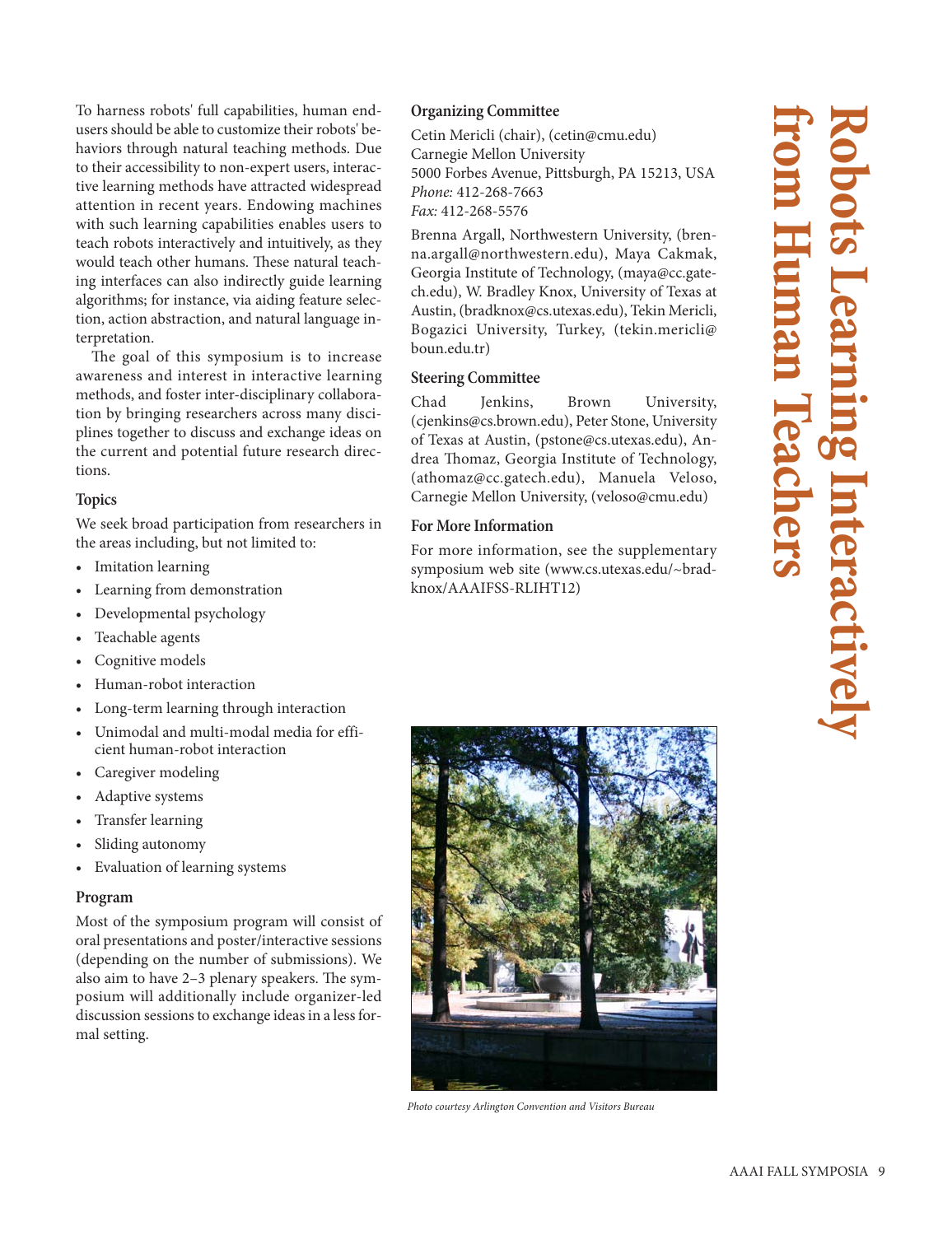With the emergence of computational social science as a field of collaboration between computer scientists and social scientists, the study of social networks and processes on these networks (social contagion) has been gaining interest. Many topics of traditional sociological interest (such as the diffusion of innovations, emergence of norms, identification of influencer) can now be studied using detailed computational models and extensive simulation. The advent and popularity of online social media also allows the creation of massive data sets, which can inform models and underlying sociological theory. The ubiquity of smart devices (such as smart phones) also provides opportunities to gather extensive data on the behaviors and interactions of humans in real space.

The goal of this symposium is to bring together a community of researchers interested in addressing these issues and to encourage interdisciplinary approaches to these problems. We specifically encourage participation from many communities, including computer science, statistics, mathematics, the social, behavioral and economic sciences, and the medical and health sciences.

# **Topics** Social Contagion

(The spread of ideas or beliefs; emotion contagion; diffusion of information; the spread of changes in language; diffusion of innovations; emergence of norms; interventions to prevent contagion; influence maximization; complex contagion; virtual agents, agent-human contagion)

### Social Networks

(Collaborative tagging; collaborative filtering; community structure; social capital in networks; correlating demographics and structure)

Game Theory in Social Networks and Social Contagion

(influence maximization; influence blocking maximization game; other game-theoretic approaches

### Network Evolution

(Homophily and heterophily; relation between structure and dynamics)

### Network Formation

(models based on sociological theory, for example structural balance; organizations, formal versus informal networks; network structure inference and label inference; network generation models)

### Human Data Elicitation

(Expression of attitudes/personality from online sources, such as Twitter and Facebook; using social media for tracking social contagion, developing social networks, and so on; crowdsourcing as a means to learn about humans; massively multiplayer online games (MMOG) as virtual laboratories to study social contagion; reality mining for social networks)

### Format

**Format** The symposium will consist of two and a half days of events, including oral presentations of accepted papers and invited talks. More details can be found on the symposium website.

**Organizing Committee** Samarth Swarup (Virginia Tech), Madhav Marathe (Virginia Tech), Kiran Lakkaraju (Sandia National Laboratory), Noshir Contractor (Northwestern University), Milind Tambe (University of Southern California), Winter Mason (Stevens Institute of Technology)

**Program Committee** Eytan Bakshy (Facebook), Meeyoung Cha (KAIST), Yu-Han Chang (University of Southern California), Rich Colbaugh (Sandia National Labs), Scott Counts (Microsoft), Wai-Tat Fu (University of Illinois at Urbana-Champaign), Les Gasser (University of Illinois at Urbana-Champaign), Krishna Gummadi (Max Planck Institute for Software Systems), V. S. Anil Kumar (Virginia Tech), Rajiv Maheswaran (University of Southern California), Antonio Sanfilippo (Pacific Northwest National Laboratory), Cosma Shalizi (Carnegie Mellon University), Michael Szell (SENSEable City Laboratory, MIT), Maksim Tsvetovat (George Mason University), Nicholas Weller (University of Southern California), Jon Whetzel (Sandia National Labs)

**For More Information** For more information, see the supplementary symposium web site (staff.vbi.vt.edu/swarup/ snsc)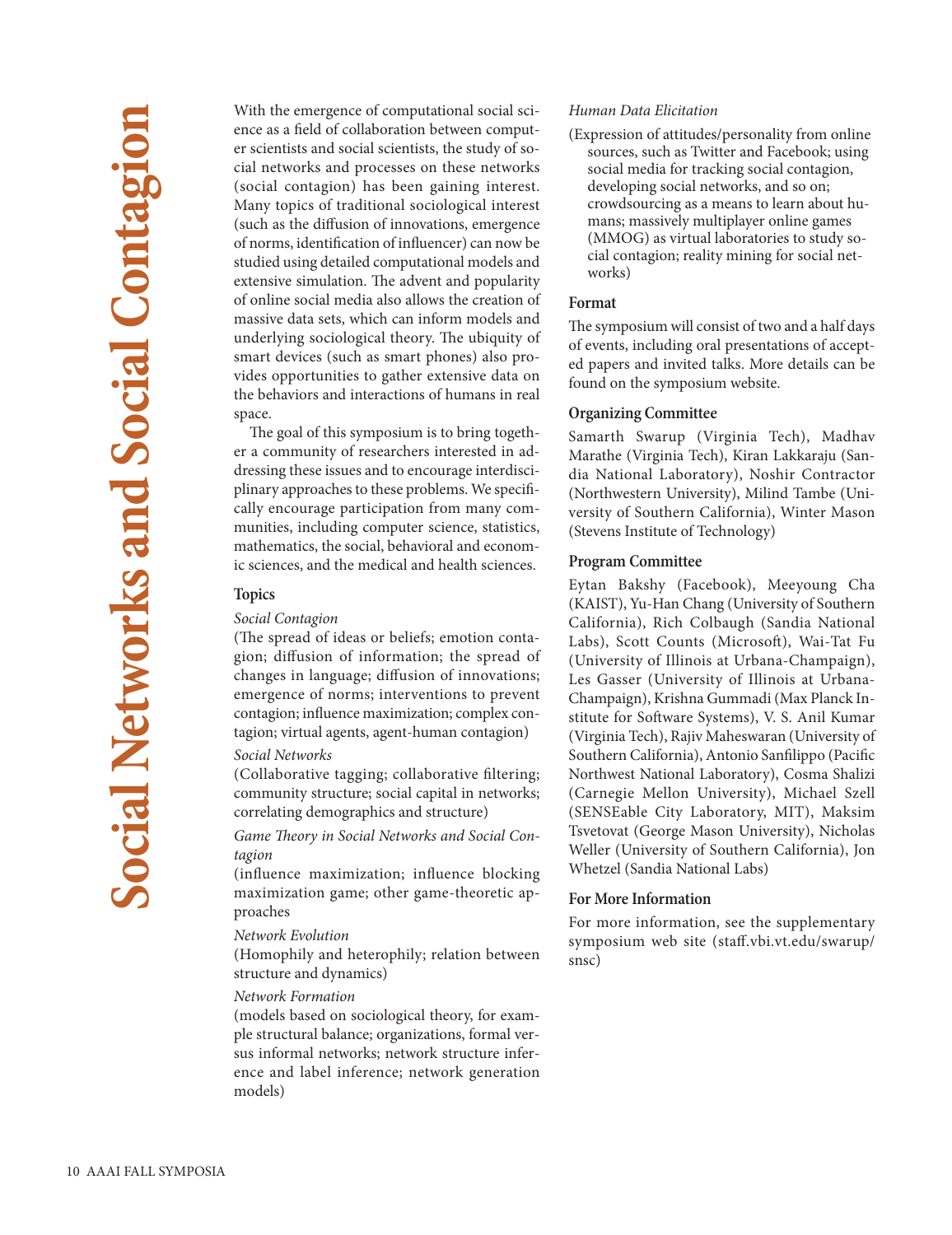ALL ATTENDEES MUST PREREGISTER. Each symposium has a limited attendance, with priority given to invited attendees. All accepted authors, invited speakers, symposium participants, and other invited attendees must register by September 14, 2012. After that period, registration will be opened up to the general membership of AAAI and other interested parties. All registrations must be postmarked by October 12, 2012.

The conference registration fee includes admission to one symposium, one copy of the electronic proceedings, coffee breaks, and the opening reception.

Checks (drawn on US bank) or international money orders should be made out to AAAI. VISA, MasterCard and American Express are also accepted. Please fill out the attached registration form and mail it with your fee to:

AAAI 2012 Fall Symposium Series 2275 East Bayshore Road, Suite 160 Palo Alto, California 94303, USA

If you are paying by credit card, you may email the form to fss12@aaai.org or fax it to +1-650- 321-4457. Registration forms are also available on AAAI's web page: www.aaai.org/Symposia/Fall /fss12.php

Please note: All refund requests must be in writing and postmarked by October 19, 2012. No refunds will be granted after this date. A \$75.00 processing fee will be levied on all refunds granted.

When you arrive at the Westin Arlington Gateway, please pick up your complete registration packet at the registration area.

Registration hours will be as follows:

Friday, November 2

8:00 AM – 5:00 PM

Saturday, November 3

8:30 AM – 5:00 PM

Sunday, November 4

8:30 AM – 11:00 AM

**For your convenience, AAAI has reserved a block** of rooms at the Westin Arlington Gateway. The Westin Arlington Gateway is located in the Ballston area of Arlington. It is a short walk from the Ballston Metro Station, which allows guests to easily explore Arlington, downtown Washington, DC, Alexandria, or Georgetown. Reagan National Airport is easily accessible via the Washington Metro rapid transit.

The conference room rate per night is \$174.00 (king/double).

Rates do not include applicable state and local taxes (approximately 10.25%), or hotel fees in effect at the time of the meeting. Symposium attendees must contact the Westin Arlington Gateway directly. Please request the group rate for the Association for the Advancement of Artificial Intelligence (AAAI) when reserving your room. The cut-off date for reservations is October 10, 2012 at 5:00 PM local time at the Hotel. Reservations after this date will be accepted based on availability at the hotel's prevailing rate. All reservations must be secured by one night's deposit per room, via credit card. Reservations may be cancelled with no penalty up to 6:00 PM, 72 hours prior to the date of arrival. After that time, a penalty of one night's room and tax will be incurred. Upon check-in, date of departure must be confirmed. Early departure will result in a fee equal to one night's guest room rate.

Westin Arlington Gateway 801 North Glebe Road Arlington, Virginia 22203 USA Direct Phone: +1 703 717-6200 Reservations: +1-888-627-7076 (reference AAAI) Online Reservations: https://www.starwoodmeeting.com/StarGroupsWeb/res?id=120709 3773&key=7F5BD

# **A**<br>**Metro Rail**

Metro service is available from Reagan National Airport to The Westin Arlington Gateway. The cost is approximately \$3.00 per person one way. Take the Blue Line towards Largo Town Center Metro Station and arrive at Rosslyn Metro Station. Transfer to the Orange Line towards Vienna Fairfax-GMU. Arrive at Ballston Metro Station and walk .30 mile SW to The Westin Arlington Gateway. The hotel is approximately 3 blocks from the station. For a metro rail system map, visit www.wmata.com/rail/maps/map.cfm

For a map of the station area in relation to the Arlington Gateway, please see www.stationmasters.com/System\_Map/BALLSTON/ballston. html or www.wmata.com/rail/station\_detail. cfm?station\_id=99

### Shuttle

The Super Shuttle van service will take guests directly from the airport to The Westin Arlington Gateway. The shuttle service picks up passengers outside of the terminal. Approximate costs from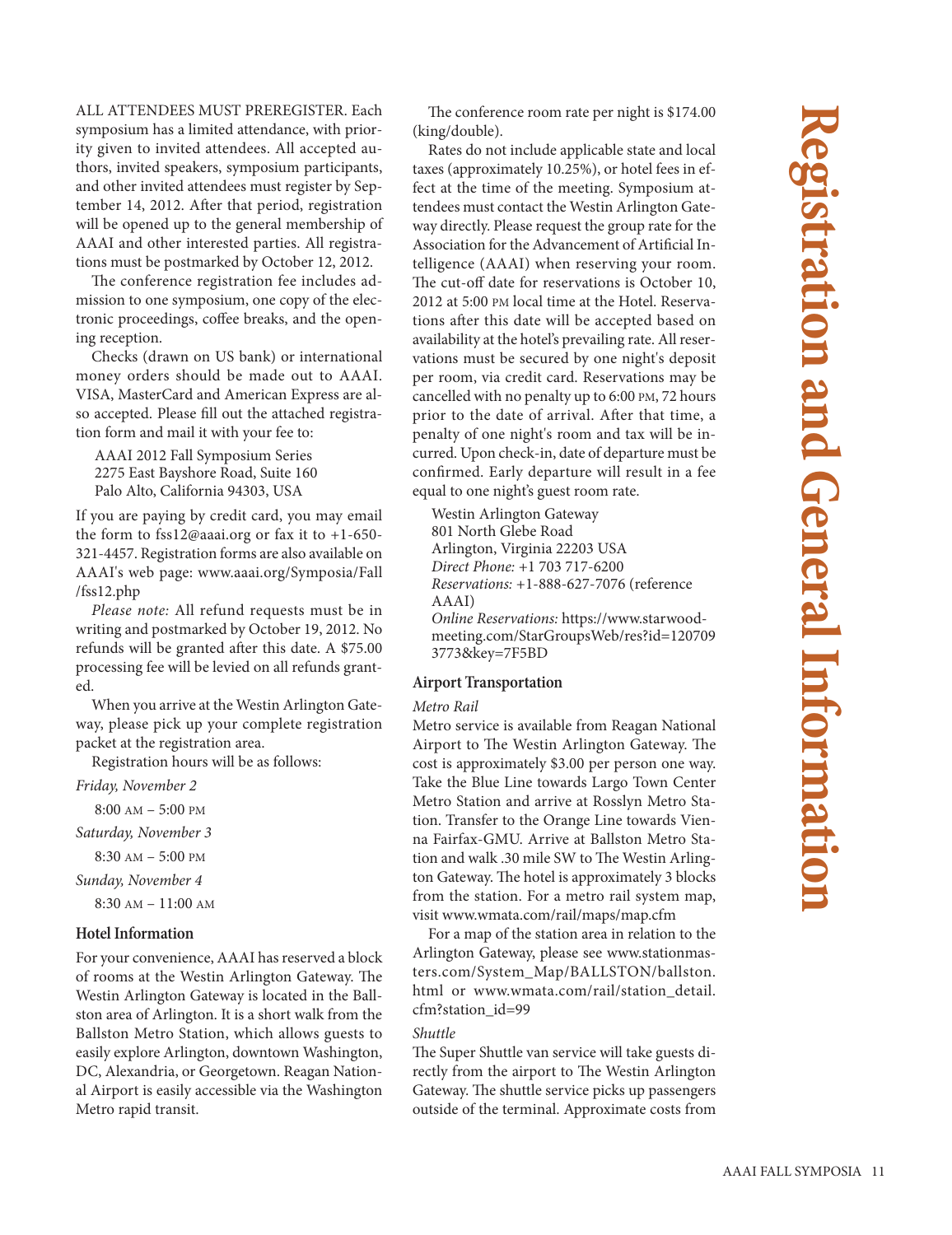each of the airports are listed below and may be subject to change. Please visit the website (www.supershuttle.com) or call Super Shuttle at 800-BLUE-VAN (258-3826) to confirm current rates. Please note that reservations are required.

- Reagan National Airport: \$20.00 for a shared ride one way
- Dulles International: \$38.00 for a shared van one way
- Baltimore-Washington: \$40.00 for a shared ride one way

### Car

Take the George Washington Memorial Parkway North, and then merge onto I-395 South toward Richmond. Merge onto Washington Boulevard via Exit 8A toward Ridge Road and then onto US-50 W/Arlington Boulevard toward Falls Church. Take the Glebe Road exit, turn right onto North Glebe Road/VA-120 North. The hotel is on the right.

For directions from Washington Dulles Airport or other points, please see http://www.starwoodhotels.com/westin/property/overview/index.htm l?propertyID=1513 and click on "Local Area."

Valet parking is available at the Westin Arlington Gateway for a maximum of \$23.00 – \$25.00 USD per day.

### Taxi

Approximate one-way taxi fares from area airports are:

- Reagan National Airport: \$25.00
- Dulles International: \$50.00
- Baltimore-Washington: \$90.00

For all transportation options to the Westin Arlington Gateway please visit www.starwoodhotels.com/westin/property/area/transportation.ht ml?propertyID=1513

### Disclaimer

In offering the Westin Arlington Gateway (hereinafter referred to as "Supplier"), and all other service providers for the AAAI Fall Symposium Series, the Association for the Advancement of Artificial Intelligence acts only in the capacity of agent for the Supplier, which is the provider of hotel rooms and transportation. Because the Association for the Advancement of Artificial Intelligence has no control over the personnel, equipment or operations of providers of accommodations or other services included as part of the Symposium program, AAAI assumes no responsibility for and will not be liable for any personal

delay, inconveniences or other damage suffered by symposium participants which may arise by reason of (1) any wrongful or negligent acts or omissions on the part of any Supplier or its employees, (2) any defect in or failure of any vehicle, equipment or instrumentality owned, operated or otherwise used by any Supplier, or (3) any wrongful or negligent acts or omissions on the part of any other party not under the control, direct or otherwise, of AAAI.